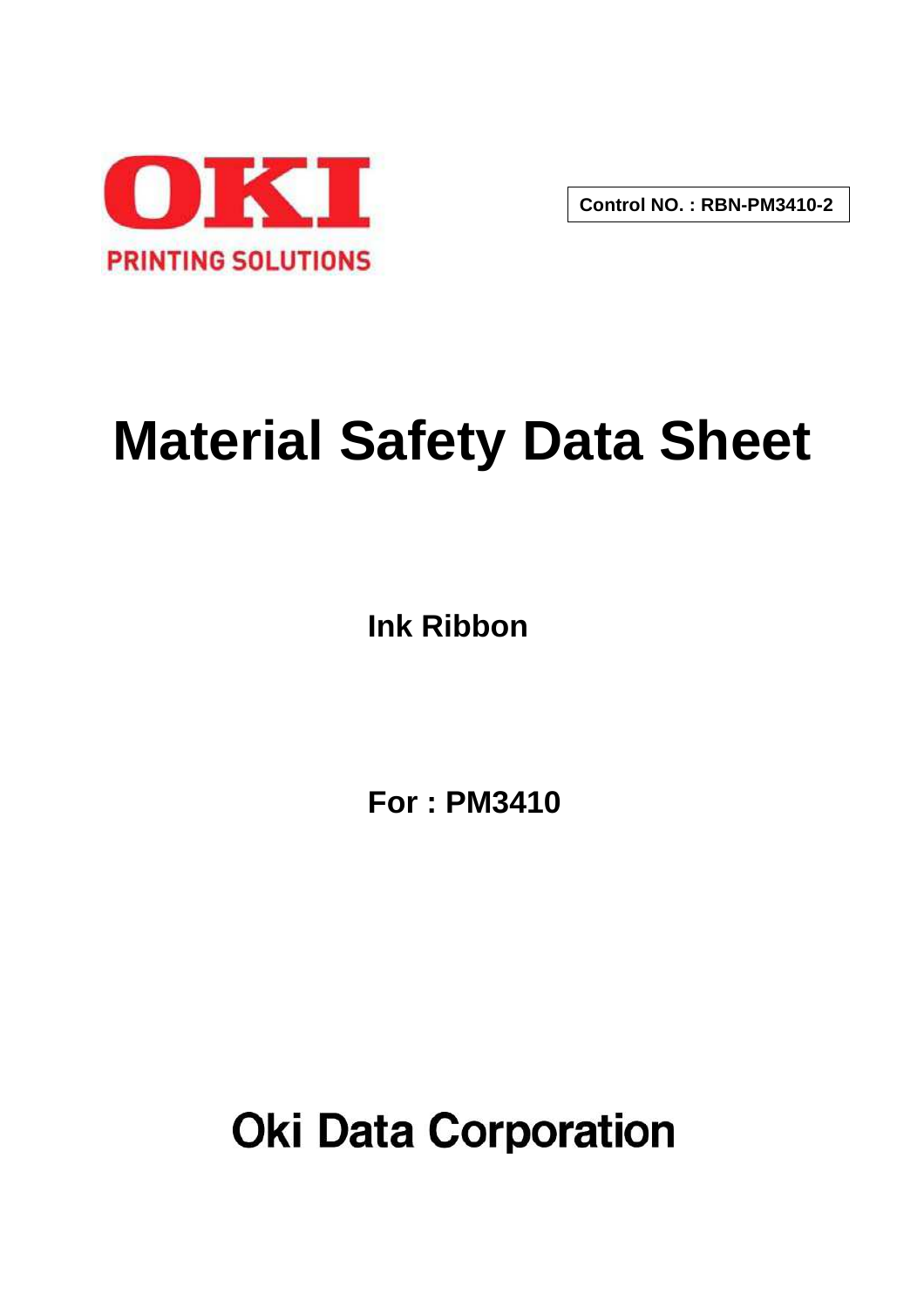# Oki Data Corporation

## **SAFETY DATA SHEET**

#### **RBN-PM3410**

#### **1. Identification of the substance/preparation and of the company/undertaking**

| <b>Product name</b>             | ÷ | <b>PM3410</b>                                                                                                                   |
|---------------------------------|---|---------------------------------------------------------------------------------------------------------------------------------|
| Code                            | ٠ | 3PB4043-2757P006                                                                                                                |
| Manufacturer                    | ÷ | <b>Oki Data Corporation</b><br>4-11-22, Shibaura, Minato-ku, TOKYO, 108-8551 JAPAN<br>Tel. +81-3-5445-6106. Fax +81-3-5445-6177 |
| <b>Supplier</b>                 | ÷ | Oki (Europe) Ltd.<br>1 Oki Way, Wardpark, Cumbernauld G68 0FQ, SCOTLAND, UK<br>Tel. +44(0) 1236 502502                          |
| Emergency telephone number      | ÷ | Tel. +44(0) 1236 502502                                                                                                         |
| <b>Emergency e-mail contact</b> | ÷ | MSDSQuestions@okieurope.com                                                                                                     |

#### **2. Hazards identification**

**GHS classification PHYSICAL HAZARDS**

| <b>Explosives</b><br><b>Flammable gases</b><br><b>Flammable aerosols</b><br><b>Oxidizing gases</b><br><b>Gases under pressure</b><br><b>Flammable liquid</b><br>Flammable solid<br>Self-reactive substances and mixtures<br>Self-igniting liquids<br>Self-igniting solids<br>Self-heating substances and mixtures<br>Substances and mixtures which emit<br>flammable gases when they come<br>in contact with water |   | No classification<br>Not applicable<br>Not applicable<br>Not applicable<br>Not applicable<br>No classification<br>No classification<br>No classification<br>Not applicable<br>Outside category<br>No classification<br>Outside category |
|--------------------------------------------------------------------------------------------------------------------------------------------------------------------------------------------------------------------------------------------------------------------------------------------------------------------------------------------------------------------------------------------------------------------|---|-----------------------------------------------------------------------------------------------------------------------------------------------------------------------------------------------------------------------------------------|
| Oxidizing liquids                                                                                                                                                                                                                                                                                                                                                                                                  |   | No classification                                                                                                                                                                                                                       |
| <b>Oxidizing solids</b>                                                                                                                                                                                                                                                                                                                                                                                            |   | No classification                                                                                                                                                                                                                       |
| Organic peroxides                                                                                                                                                                                                                                                                                                                                                                                                  |   | No classification                                                                                                                                                                                                                       |
| Substances corrosive to metals                                                                                                                                                                                                                                                                                                                                                                                     |   | No classification                                                                                                                                                                                                                       |
| <b>HEALTH HAZARDS</b>                                                                                                                                                                                                                                                                                                                                                                                              |   |                                                                                                                                                                                                                                         |
| Acute toxicity (oral)                                                                                                                                                                                                                                                                                                                                                                                              |   | No classification                                                                                                                                                                                                                       |
| Acute toxicity (dermal)                                                                                                                                                                                                                                                                                                                                                                                            |   | No classification                                                                                                                                                                                                                       |
| Acute toxicity (respiratory: gases)                                                                                                                                                                                                                                                                                                                                                                                |   | Not applicable                                                                                                                                                                                                                          |
| Acute toxicity (respiratory: vapors)                                                                                                                                                                                                                                                                                                                                                                               |   | No classification                                                                                                                                                                                                                       |
| Acute toxicity (dust)                                                                                                                                                                                                                                                                                                                                                                                              |   | No classification                                                                                                                                                                                                                       |
| <b>Acute toxicity (mist)</b>                                                                                                                                                                                                                                                                                                                                                                                       |   | No classification                                                                                                                                                                                                                       |
| Skin corrosion/irritation                                                                                                                                                                                                                                                                                                                                                                                          |   | No classification                                                                                                                                                                                                                       |
| Serious eye damage/irritation                                                                                                                                                                                                                                                                                                                                                                                      |   | No classification                                                                                                                                                                                                                       |
| <b>Respiratory sensitization</b>                                                                                                                                                                                                                                                                                                                                                                                   |   | No classification                                                                                                                                                                                                                       |
| <b>Skin sensitization</b>                                                                                                                                                                                                                                                                                                                                                                                          |   | <b>No classification</b>                                                                                                                                                                                                                |
| Germ cell mutagenicity                                                                                                                                                                                                                                                                                                                                                                                             |   | Category 2                                                                                                                                                                                                                              |
| Carcinogenicity                                                                                                                                                                                                                                                                                                                                                                                                    |   | Category 2                                                                                                                                                                                                                              |
| <b>Reproductive toxicity</b>                                                                                                                                                                                                                                                                                                                                                                                       |   | No classification                                                                                                                                                                                                                       |
| Specific target organ systemic toxicity                                                                                                                                                                                                                                                                                                                                                                            |   | No classification                                                                                                                                                                                                                       |
| (Single exposure)                                                                                                                                                                                                                                                                                                                                                                                                  |   |                                                                                                                                                                                                                                         |
| Specific target organ systemic toxicity<br>(Repeated exposure)                                                                                                                                                                                                                                                                                                                                                     | ÷ | Category 2 (lungs)                                                                                                                                                                                                                      |
| <b>Aspiration hazard</b>                                                                                                                                                                                                                                                                                                                                                                                           |   | No classification                                                                                                                                                                                                                       |
| <b>ENVIRONMENTAL HAZARDS</b>                                                                                                                                                                                                                                                                                                                                                                                       |   |                                                                                                                                                                                                                                         |
| Acute toxicity to aquatic environment                                                                                                                                                                                                                                                                                                                                                                              |   | No classification                                                                                                                                                                                                                       |
| Chronic toxicity to aquatic environment                                                                                                                                                                                                                                                                                                                                                                            |   | No classification                                                                                                                                                                                                                       |
|                                                                                                                                                                                                                                                                                                                                                                                                                    |   |                                                                                                                                                                                                                                         |

**Date of issue : 11/7/2007 Date of modification : 16/11/2009 Page : 1/4**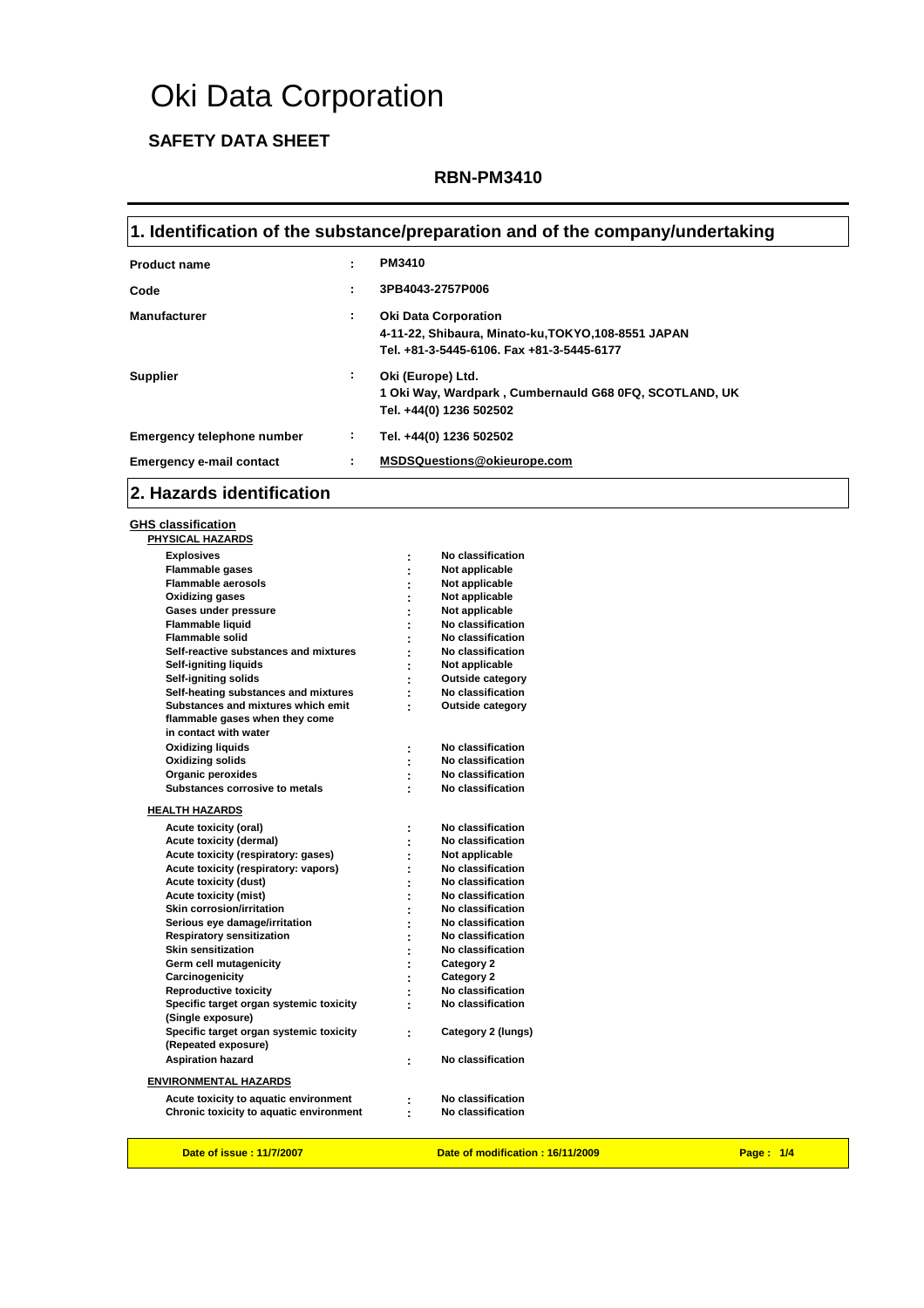#### **RBN-PM3410**

|              | <b>LABEL ELEMENT</b><br>Pictogram or symbol                               |                      |                                                                                                                                                                    |           |  |  |
|--------------|---------------------------------------------------------------------------|----------------------|--------------------------------------------------------------------------------------------------------------------------------------------------------------------|-----------|--|--|
|              |                                                                           |                      |                                                                                                                                                                    |           |  |  |
|              | Signal word                                                               |                      | warning                                                                                                                                                            |           |  |  |
|              | Danger/toxicity information                                               |                      | Suspected of causing genetic defects.<br>Suspected of causing carcinogenesis.<br>Causes damage to intermal organs(lungs)through prolonged or<br>repeated exposure. |           |  |  |
|              | <b>Notes</b>                                                              | ÷                    | Should be stored in cool, dark places.<br>Wear protective gloves when required.<br>Avoid ingestion.                                                                |           |  |  |
|              | 3. Composition/information on ingredients                                 |                      |                                                                                                                                                                    |           |  |  |
|              | <b>Distinction between single</b><br>products and mixtures                | <b>Mixtures</b><br>÷ |                                                                                                                                                                    |           |  |  |
|              | Generic name                                                              | Ink ribbon<br>÷      |                                                                                                                                                                    |           |  |  |
|              | <b>Chemical name</b>                                                      | ÷                    |                                                                                                                                                                    |           |  |  |
|              | Ingredients                                                               | Content (%)          | <b>Chemical Substances</b><br><b>Control Law No.</b>                                                                                                               | CAS No.   |  |  |
|              | <b>Carbon black</b>                                                       | 4                    | Not applicable                                                                                                                                                     | 1333 86 4 |  |  |
|              | Other coloring materials                                                  | Confidential         |                                                                                                                                                                    |           |  |  |
|              | Oils                                                                      | Confidential         |                                                                                                                                                                    |           |  |  |
|              | <b>Additives</b>                                                          | Confidential         |                                                                                                                                                                    |           |  |  |
|              | Nylon 6-6 fabric                                                          | Confidential         |                                                                                                                                                                    |           |  |  |
|              | <b>PSM</b> fiber                                                          | <b>Confidential</b>  |                                                                                                                                                                    |           |  |  |
|              | 4. First aid measures                                                     |                      |                                                                                                                                                                    |           |  |  |
|              | <b>Contact with skin</b>                                                  |                      | Wash with soap and lots of water.                                                                                                                                  |           |  |  |
|              | <b>Contact with eyes</b>                                                  | ÷                    | Flush eyes with lots of water and seek advice of a physician.                                                                                                      |           |  |  |
|              | Inhalation                                                                | Not applicable       |                                                                                                                                                                    |           |  |  |
| <b>Drink</b> |                                                                           | ÷                    | Seek advice of a physician.                                                                                                                                        |           |  |  |
|              | 5. Fire-fighting measures                                                 |                      |                                                                                                                                                                    |           |  |  |
|              | Suitable extinguishing media                                              | ÷                    | Water, foam, dry powder, CO2 gas, others                                                                                                                           |           |  |  |
|              | Prohibited extinguishing media                                            | None<br>÷            |                                                                                                                                                                    |           |  |  |
|              | <b>Special hazard</b>                                                     | None                 |                                                                                                                                                                    |           |  |  |
|              | Special fire-fighting procedure                                           | None                 |                                                                                                                                                                    |           |  |  |
|              | Special protective equipment                                              | ٠                    | Use suitable respiratory equipment and wear protective clothing as required.                                                                                       |           |  |  |
|              | 6. Accidental release measures                                            |                      |                                                                                                                                                                    |           |  |  |
|              | Personal precautions,<br>protective equipment and<br>emergency procedures | None<br>÷            |                                                                                                                                                                    |           |  |  |
|              | <b>Environmental precautions</b>                                          | ÷                    | Mistakenly unwound ribbons that cannot be rewound and used ribbons must be<br>recovered and properly disposed of.                                                  |           |  |  |
|              | Recovery/neutralization                                                   | ÷                    | Mistakenly unwound ribbons must be rewound.                                                                                                                        |           |  |  |
|              | <b>Method/equipment for</b><br>cordoning and cleaning                     | Not applicable<br>÷  |                                                                                                                                                                    |           |  |  |
|              | <b>Prevention of</b>                                                      | Not applicable<br>t  |                                                                                                                                                                    |           |  |  |
|              | secondary disasters                                                       |                      |                                                                                                                                                                    |           |  |  |
|              |                                                                           |                      |                                                                                                                                                                    |           |  |  |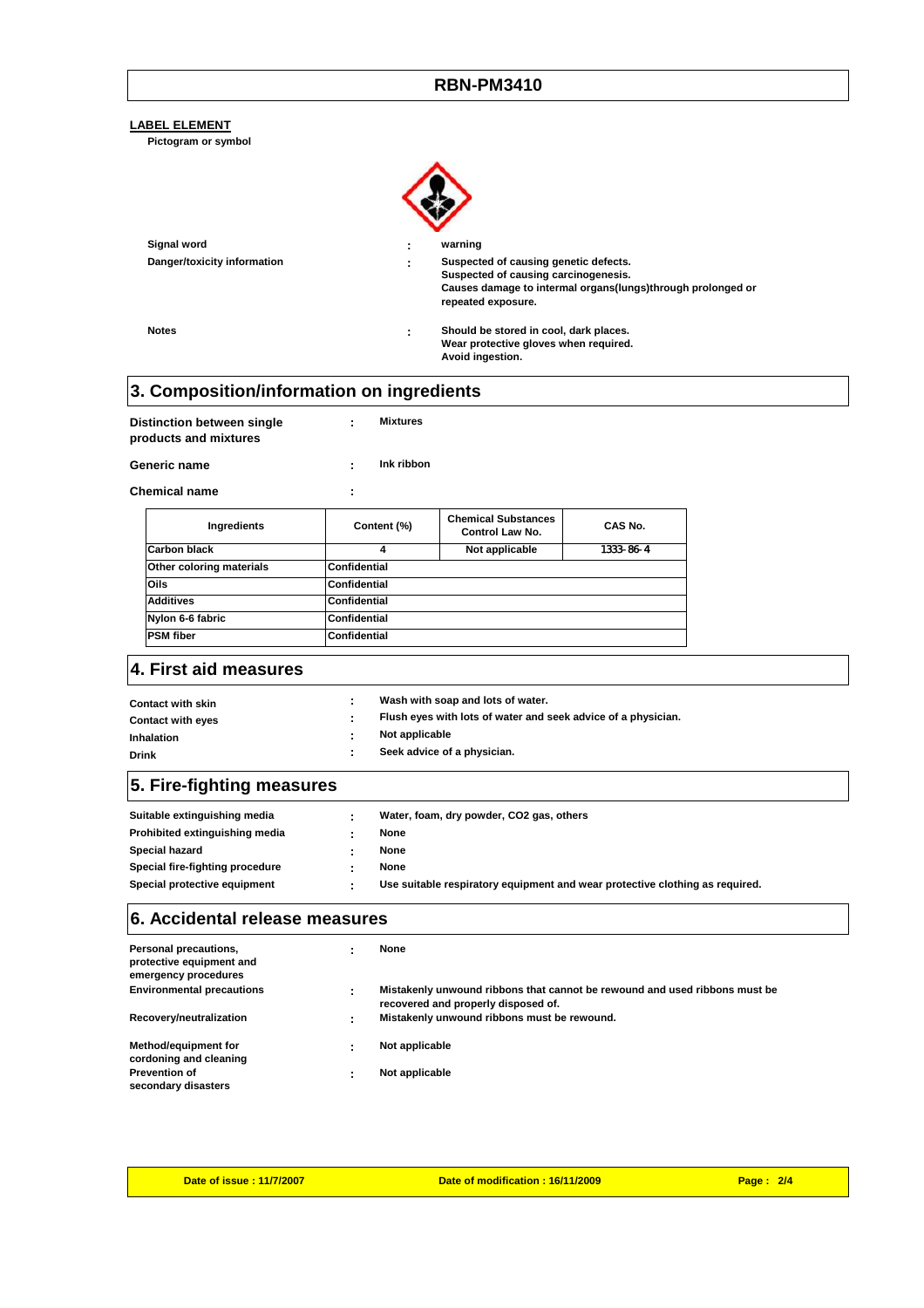### **7. Handling and storage**

| Handling                                                    |   |                                                  |
|-------------------------------------------------------------|---|--------------------------------------------------|
| <b>Technical measures</b>                                   | ٠ | Wear protective gloves when required.            |
| Local and general ventilation                               | ٠ | Not applicable                                   |
| Safety/handling precautions                                 | ٠ | Must not be ingested. Wash hands after handling. |
| Avoid contact                                               | ٠ | None                                             |
| <b>Storage</b>                                              |   |                                                  |
| <b>Technical measures</b>                                   | ÷ | Not applicable                                   |
| Incompatibility with<br>other materials                     | ٠ | No data                                          |
| <b>Storage conditions</b>                                   | ÷ | Should be stored in cool, dark places.           |
| <b>Packaged Materials/materials</b><br>stored in containers | ٠ | Not applicable                                   |

#### **8. Exposure controls/personal protection**

| <b>Controlled concentration</b><br>Allowable concentration | ٠<br>÷ | Not established<br>Not established as a product<br>ACGIH Carbon black TLV-TWA 3.5 mg/m3 |
|------------------------------------------------------------|--------|-----------------------------------------------------------------------------------------|
| <b>Facility measures</b><br><b>Personal protection</b>     | ÷      | Not applicable                                                                          |
| <b>Respiratory protection</b>                              | ÷      | Not applicable                                                                          |
| <b>Hand protection</b>                                     | ÷      | Wear protective gloves when required.                                                   |
| Eye protection                                             | ÷      | Not applicable                                                                          |
| Skin and bodily protection                                 | ÷      | Not applicable                                                                          |
| <b>Personal hygiene</b>                                    | ÷      | Wash hands after handling.                                                              |

# **9. Physical and chemical properties**

| Appearance, physical state                                      | ÷ | Nylon 6-6 fabric impregnated with liquid black ink |
|-----------------------------------------------------------------|---|----------------------------------------------------|
| Odor                                                            |   | <b>Odorless</b>                                    |
| pН                                                              |   | No data                                            |
| Freezing/melting point                                          |   | No data                                            |
| Boiling point, initial boiling point<br>and boiling point range | ÷ | No data                                            |
| Flash point                                                     | ÷ | Min. 150°C                                         |
| <b>Explosive range</b>                                          |   | No data                                            |
| Vapor pressure                                                  | ٠ | No data                                            |
| Vapor density                                                   | ÷ | No data                                            |
| <b>Specific gravity</b>                                         |   | No data                                            |
| Solubility                                                      | ÷ | Insoluble in water                                 |
| Octanol/water<br>partition coefficient                          | ÷ | No data                                            |
| <b>Autoignition temperature</b>                                 | ÷ | No data                                            |
| <b>Decomposition temperature</b>                                |   | No data                                            |
| Odor threshold level                                            |   | No data                                            |
| <b>Evaporation rate</b><br>(butyl acetate = 1)                  | ÷ | Not applicable                                     |
| Combustibility (solids, gases)                                  | ÷ | Not applicable                                     |
| Viscosity                                                       |   | No data                                            |
|                                                                 |   |                                                    |

# **10. Stability and reactivity**

| <b>Stability</b>                           | ٠         | Stable under ordinary conditions |
|--------------------------------------------|-----------|----------------------------------|
| Dangerous/toxic<br>reaction potential      |           | No data                          |
| <b>Conditions that must</b><br>be avoided  | $\bullet$ | No data                          |
| Incompatibility with<br>other materials    |           | No data                          |
| <b>Hazardous decomposition</b><br>products |           | No data                          |
|                                            |           |                                  |

**Date of issue : 11/7/2007 Date of modification : 16/11/2009 Page : 3/4**